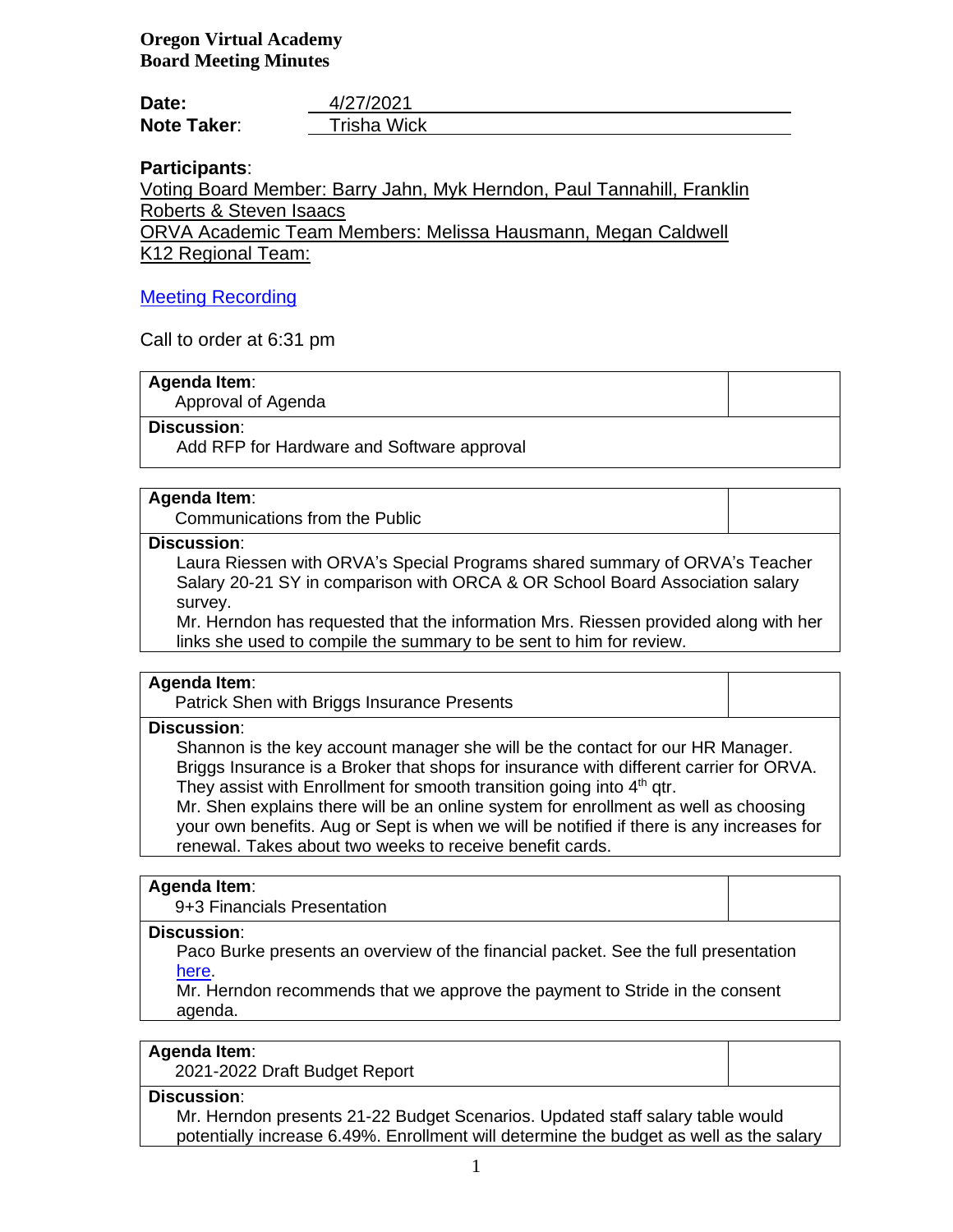schedule. Adjustments will need to be made further down the road for employee's that reach the top of the salary schedule.

Mr. Jahn explains after 12 years most schools flat line their salary schedule but ORVA would like to come up with some type of incentive beyond that. Based on what happens with legislator and funds as well as the enrollment needs to get to 2500 students preferrable. A Q&A will be sent out to staff 4/28.

## **Agenda Item**:

Ed Interview Update

### **Discussion**:

Robert Hess presents that we are right on track with planning. Screening interview team was identified by staff and board member. Candidates will be interviewed via zoom on 5/4 in the evening. The interviews will be closed to the public. The finalist on 5/10 finalist will be able to present at the work session. Final interview will be 5/15 with the board. Announcement of our ED will come soon after that.

## **Agenda Item**:

Letter of Intent

#### **Discussion**:

Mr. Jahn explains The Board in the process to send a letter of intent to Kevin with North Bend that RFP ORVA's intent to renew its Charter.

## **Agenda Item**:

RFP Overview

## **Discussion**:

Mr. Jahn explains that we have bid out through the state for all our computers and software. Purchasing high end Dell I7 for all staff as early as end of May or early June. It is encouraged that staff continue to ask questions regarding becoming an independent school

Mr. Herndon says the upgraded computers are very high tech and staff will be able to get additional support through software. Next year students will be offered the same opportunity if the number remains the same. The same vendor is very experienced with migrating programs and data from current computers.

#### **Agenda Item**:

Board Calendar Update

#### **Discussion**:

Mrs. Hausmann informs The Board HSS Task Grant pushed out until June. Gallagher Insurance will have renewal end of May.

Ms. Sandall reached out to see why we were not receiving OSBA updates and apparently one needs to subscribe to be a member in order to receive updates. Mr. Herndon explains due to covid our policy book was pushed back and Ms. Sandall will be following up. Budget Committee was taken on by Mr. Herndon but the new ED will give us a better prospective.

#### **Agenda Item**:

ED Report

## **Discussion**:

Mrs. Hausmann gives an overview of the Executive Director report. See full report [here.](https://k12inc-my.sharepoint.com/:b:/g/personal/mecaldwell_oregonva_org/EYXhNEWhSydDn02lH9NMcFQBEccK1m2aRxG8QxVkbWooYQ)

### **Agenda Item**:

Consent Agenda Items